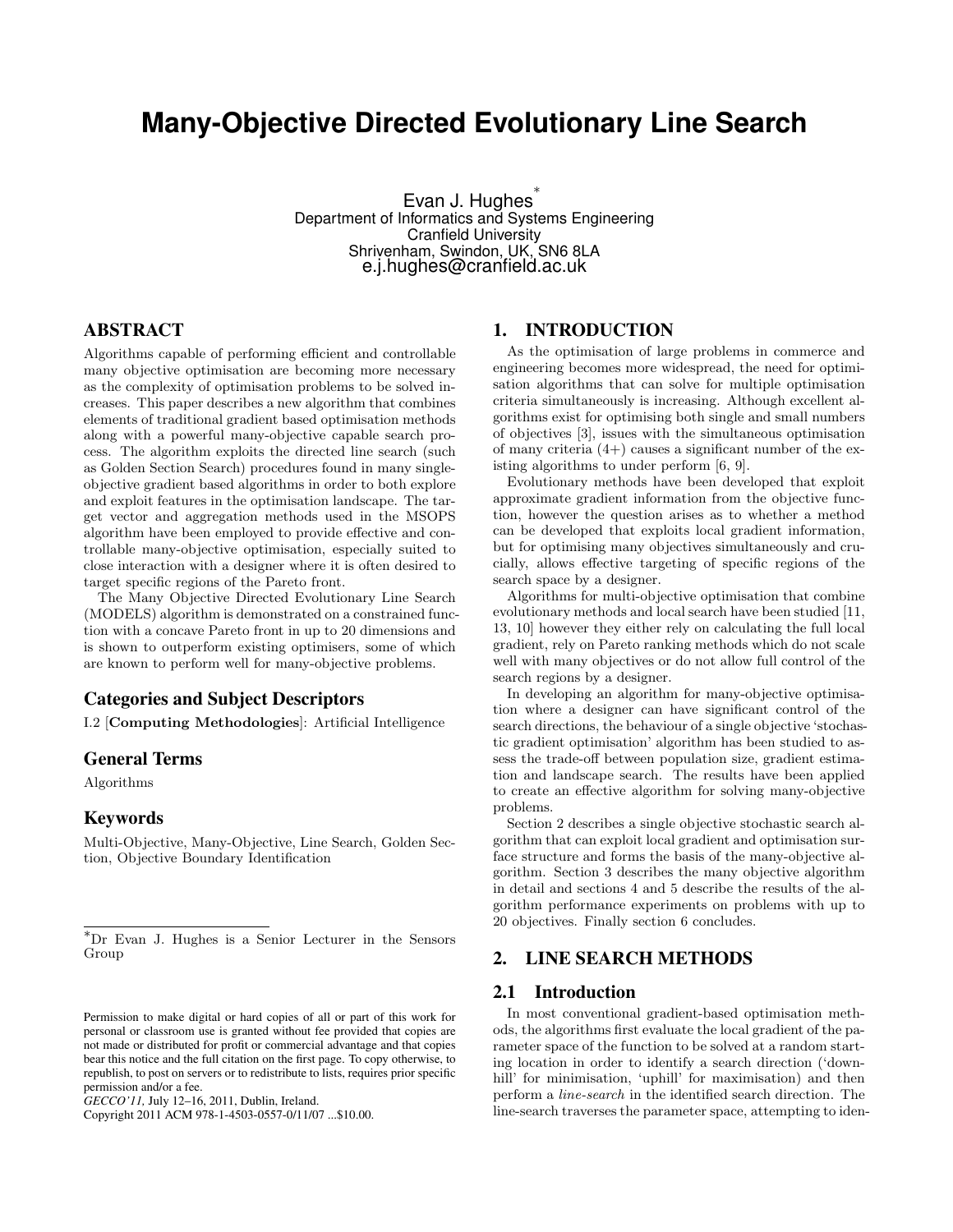

Figure 1: Gradient-based line-search process showing 4 iterations of gradient calculations and line searches, each line search with 4 binary-chop evaluations (17 evaluation points in total). The order of the first 9 evaluations are indicated, with gradients being calculated for evaluation 1, 5, 9 and 13

tify the point on the search line that has the minimum (or maximum) objective value. The process of gradient calculation and line search is repeated, but now from the last identified minima. The process is illustrated in Figure 1.

When gradient information is available, the size and direction of the steps in the line search process may be made adaptive using approaches such as Newton's method [4]. For problems where evolutionary methods are often employed, such as problems with discontinuities in the gradient, a more stochastic line search process may be employed where algorithm robustness is traded against the amount of local landscape structure that is used.

This section first describes the generation of the search direction and then line search methods. The section then describes how constraints are handled in the search process and how the length of line to search is generated. Finally the use of a population of search points and directions is investigated.

#### 2.2 Generation of Search Direction

In classical gradient-based optimisation algorithms, if an analytic description of the gradient is available, then the calculation often requires approximately the same time resources as an objective calculation. If an analytic description of the gradient is not available, then the local gradient may be approximated numerically. For a given parameter vector  $\overline{X}$ , each parameter element,  $x_i$ , is perturbed in turn by a small quantity  $\Delta x_i$  and the objective function(s) evaluated. Given the changes in objective value and the parameter space step sizes taken, the component of the local gradient in parameter i may be approximated as  $\nabla f_i(x)$  using (1), where  $\Delta x_i$  is a small value used to create as step in the direction of parameter  $i$  only. Therefore for a problem that has  $N_x$  parameters to optimise,  $N_x$  objective evaluations will be required to establish the first-order approximation of the local gradient of a single parameter vector  $\vec{X}$ .

$$
\nabla f_i(x) \approx \frac{f(x) - f(x + \Delta x_i)}{\Delta x_i} \tag{1}
$$

Although taking  $\vec{V}$  as being the direction of steepest descent (minimisation) is a good choice for simple unimodal funtions, there are many cases where the optima forms a 'long valley' and the steepest descent approach can be deceived into excessive 'zig-zag' behaviour. The problem can be seen in Figure 1 where the first step is directed along the steepest gradient, however due to the contours of the fitness landscape, the first step is downward and to the right, rather than towards the true optima.

As the proposed search algorithm applies aggregation functions to the many objectives, the problem is transformed into a set of single objective optimisation problems. In general, as long as  $\vec{V}$  is directed downhill (for minimisation), the optimisation process may proceed in a satisfactory manner. A question arises though: in a multi-modal environment where the local gradient direction could be reversed relative to the global optima, what is the trade-off between the number of function evaluations used to calculate the gradient compared to other more approximate choices for the direction to search next?

For problems with many decision parameters to optimise, the computational overhead of full gradient calculations can be very large. One approach to reducing computational burden is to generate K random offset vectors  $\Delta \vec{X}_i$  and then evaluate the K fitness values from  $\vec{X}$ + $\Delta \vec{X}_i$ ,  $\forall i \in K$ , giving  $K$  approximations of the local gradient. The direction that provides the steepest search direction can then be chosen for  $\overrightarrow{V}$  (noting that the direction of  $-\overrightarrow{V}$  should be used if the gradient indicated that the chosen  $\vec{V}$  was uphill if minimising etc.).

An alternative method that has been implemented within the algorithm is to exploit the behaviour of the population in a manner similar to crossover in evolutionary algorithms. For a percentage of the time (80% in the algorithms used for many-objective optimisation),  $\vec{V}$  is chosen based on an estimate of the local gradient and for the remaining time, the search is biased towards other members of the population.

The approach is to choose  $C$  other population members and generate the difference vectors between the current point of interest and the selected population members. Currently the choice of C members is uniformly at random from the population, but bias could be introduced towards 'fitter' solutions if desired. The distance to each of the C other solutions is calculated and the closest chosen. The direction vector to the chosen population member is normalised to unit length and used to represent the search direction  $\dot{V}$ . By choosing the closest population member from a random choice of C, if the objective surface is multimodal and the population fragments into different local optima, then  $\vec{V}$  is more likely to be representative of good search directions in the niche local to the current solution being explored. A choice of  $C=4$  has been employed to allow a degree of tolerance to multiple optima; the larger  $C$ , the less is the effect of the steering behaviour.

#### 2.3 Golden Section Search

A simple approach to the line search is to place the first evaluation point at some distance from the point where the search direction has been calculated. In Figure 1, point 1 is an example of the first random start point. The gradient is calculated and point 2 is placed at some distance away from point 1 in the direction of the search, indicated by the arrow. A third point is now placed somewhere along the line, between points 1 and 2.

Once the first 3 points have been placed, the line is now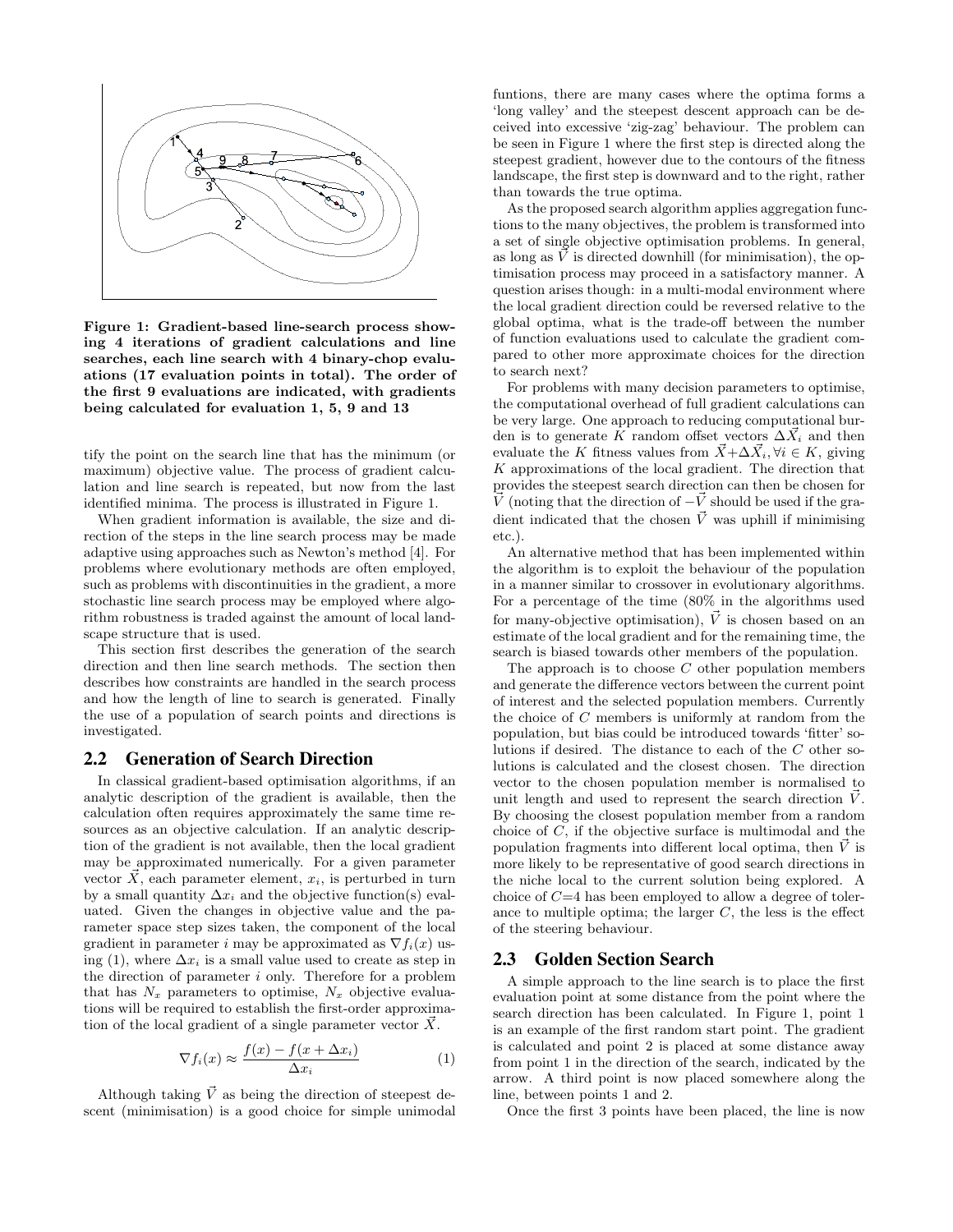

Figure 2: Golden section line search. The end-points 1&2 are placed and then the bisectors 3&4 added. If end point 2 is chosen to be removed, the new point 5 is added, maintaining the golden ratio. The points may now be re-named and the process repeated iteratively

divided into two segments. One of the segments is now chosen to be sub-divided further. The process of subdivision can be repeated either until there is little change in the objective values calculated, or a given number of evaluations have been performed. A new search direction can now be generated and the process repeated.

A structured search method is to use a Golden-Section process [11]. The golden section search is based on the golden ratio which is determined by the scale factor of  $\tau =$  $(1+\sqrt{5})/2$ . The ratio is the solution to  $1/x = x-1$  and  $\tau \approx 1.618$  and  $1/\tau \approx 0.618$ . The method operates as shown in Figure 2 by placing the two line search end points  $(x_1)$  and  $x_2$ ) and then inserting two more points, their location based on the golden ratio as described in (2).

$$
x_3 = x_2 - (x_2 - x_1)/\tau
$$
  
\n
$$
x_4 = x_1 + (x_2 - x_1)/\tau
$$
 (2)

The search progresses by identifying which of the endpoints  $(x_1 \text{ or } x_2)$  is the worst performing; the worst performing point is then 'removed' and a new interval point added. If end-point 2 was removed the new point would be added between points  $x_1$  and  $x_3$  as indicated by location 5 in Figure 2,  $x_4$  would become the 'new'  $x_2$ ,  $x_3$  would become the 'new'  $x_4$  and the added point would be labelled as  $x_3$ . The ratios between the four points is maintained, even though only a single new point is added.

#### 2.4 Constraint Handling

There are two forms of constraints that can be considered in the search process. The first form are implicit constraints which form the limits of each of the parameters and ultimately define the parameter search volume; the second form of constraints are explicit constraints, generally in the form of inequalities to be satisfied.

The implicit constraints may be handled easily as shown in Figure 3 by projecting the search line in the chosen direction  $\vec{V}$  but only until an implicit constraint on the parameter range is violated. Points 2 and 3 in the Figure show the limits on line search in both the forward and reverse direction defined by  $\dot{V}$ . Figure 3 also indicates an explicit constraint as the hatched region. Often it is not practical to calculate the intersection of the search direction with the explicit constraints and hence they must form part of the optimisation process.

The explicit inequality constraints are handled during the line search process by selecting the line end points for 're-



Figure 3: Impact of constraints in parameter space: point 1 is the current solution and  $\vec{V}$  is the chosen search direction. Point 2 is the furthest point in the direction of  $\vec{V}$  that still satisfies all of the implicit constraints. Point 3 is the last point on the line in the reverse direction of  $\vec{V}$  that satisfies the implicit constraints. The hatched region shows an explicit constraint.

moval' based on (a variant of a penalty based on feasability [2]):

- 1. If both points are constrained by an inequality, then the point which violates the inequality the least is superior.
- 2. If one point violates an inequality and the other does not, the non-constrained solution is considered superior
- 3. If neither point are constrained then the point with the best fitness (lowest for minimisation, highest for maximisation) is considered superior.

#### 2.5 Determining Length of Line Search

When no explicit gradient information is used in order to stop the line search process, it is most convenient to perform each line search for a fixed number of function evaluations. A difficulty arises in that although a search direction  $\vec{V}$  can be determined, the distance to search over is unclear. A strategy has been adopted that sets the length of the search line to lie between the minimum distance which corresponds to the start point  $\vec{X}$  and the maximum distance as determined where the search line first violates an implicit constraint on a parameter (e.g. point 2 in Figure 3).

In the early iterations (generations) of the algorithm, exploration is desired therefore the line search should investigate solutions ranging from the minimum up to the maximum distance as defined by the implicit constraints. As the algorithm progresses, it is important to restrict the distance of the line search closer to  $\overrightarrow{X}$  in order to allow the best identified solution to be fine-tuned.

The length of the line to search is first scaled so that  $l \in [0, 1]$  corresponds to the range where  $l=0$  represents the location of  $\vec{X}$  and l=1 corresponds to the intersection of the search line with the implicit constraint boundary of the parameter space (i.e. point 2 in Figure 3). The furthest point on the line search is then calculated as  $\vec{X} + lD_C \vec{V}$  where  $D_C$ is the Euclidian distance from the point  $\vec{X}$  to the boundary of parameter space in the direction of unit vector  $\dot{V}$ .

The desired line length  $l$  is drawn from a Beta distribution (as a special case of a Dirichlet Distribution [1]) using a ratio of Gamma distributed variables as described in (3), where n is the number of the current algorithm iteration,  $N_{IT}$  is the maximum number of iterations and  $Gamma(\beta, 1)$  is a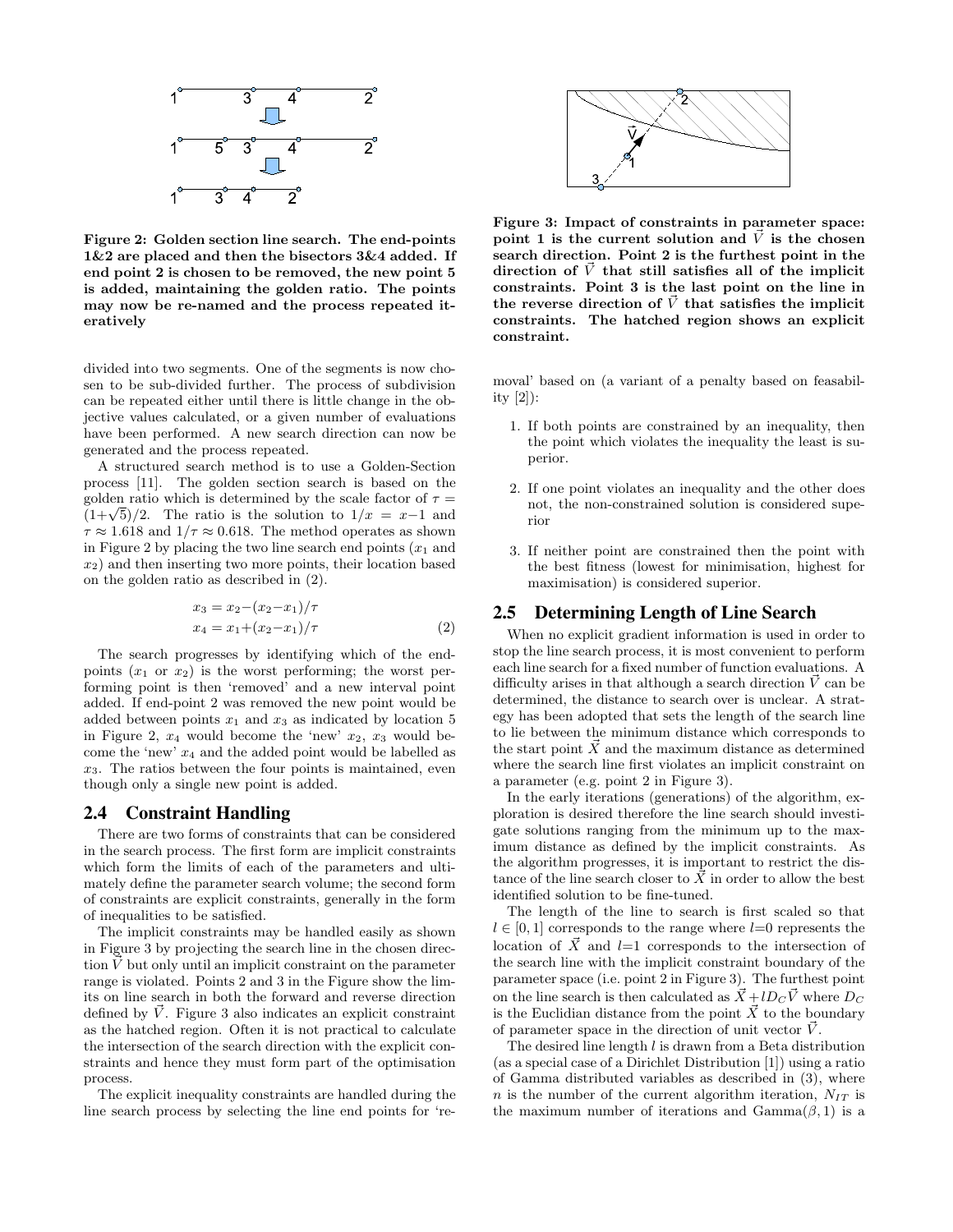random variable drawn from a Gamma distribution with scale=1 and shape of  $\beta$ .

$$
\beta = 2\left(1 - \frac{n-1}{N_I T}\right)
$$
  
\n
$$
\gamma_1 = \text{Gamma}(\beta, 1)
$$
  
\n
$$
\gamma_2 = \text{Gamma}(1, 1)
$$
  
\n
$$
l = \frac{\gamma_1}{\gamma_1 + \gamma_2}
$$
\n(3)

When  $n=1$ , the line length l is drawn from a reverse-triangular distribution (probability density rising from zero at  $l=0$  to density of 2 at  $l=1$ ), leading to many long search lines in the early phases of the algorithm. Half way through the optimisation run  $(n=N_{IT}/2)$  l is drawn from a uniform distribution. As  $n$  increases thereafter, the probability density function that determines  $l$  appears with a shape similar to an exponential distribution, leading to shorter line searches and therefore exploitation of the local environment.

#### 2.6 Population Vs. Gradient Vs. Line Search

A simple single-objective optimisation algorithm that exploits the line-search process whilst performing a global optimisation of multi-modal functions is:

- 1. Generate P random parameter vectors  $\vec{x_i}$ : the set  $Q = \{\vec{x_i}, \forall i \in [1, P]\}$
- 2. Evaluate the parameter vectors in set  $Q$ ,  $O = \{f(\vec{x_i}), \forall \vec{x_i} \in Q\}$
- 3. For  $j = 1...P$ 
	- (a) Generate and evaluate  $K$  random offset vectors:  $z = f(\vec{x_i} + \Delta \vec{X_i}), \forall i \in K$
	- (b) Set  $\vec{V}_j$  as the unit length vector in the direction  $\Delta \vec{X}$  that gave the best value for z (if z is uphill, for minimisation set  $\vec{V}_j = -\vec{V}_j$
	- (c) Draw a random line search length  $l$  from  $(3)$
	- (d) Perform line search in direction of  $\vec{V}_i$  starting at point  $\vec{x}_j$  for a length of l. Record the location and fitness of all  $N_L$  points evaluated as part of line search.
- 4. From the set of  $P \times (K+N_L)$  evaluations that were performed during the gradient estimation and line searches for the population, take the best  $P$  and use to replace the current population in set Q and corresponding objective results in set O.
- 5. loop back to item 3 for  $N_{IT}$  iterations until the desired total number of function evaluations have been performed.
- 6. Return the sets  $Q$  as the best identified solutions.

The total number of fitness evaluations is  $N_{EV} = P(1 +$  $N_{IT}(K+N_L)$ , therefore the question arises as to how the balance between the population size  $P$ , number of points for the gradient estimation  $K$  and the number of points placed during the line search  $N_L$  should be chosen. As the three parameters are varied, the number of search iterations  $N_{IT}$ (generations) will vary accordingly.

An experiment was conducted initially to establish the best choice for  $K$  vs.  $N_L$ , with the population size  $P$ , the number of search iterations  $N_{IT}$  and the total number of

evaluations held fixed. The experiment was conducted using the modified Griewank function [8] over a range of parameter vector sizes from 2 to 100 dimensions. The experiments were also conducted for a range of population sizes and maximum number of function evaluations. The results were consistent in that the best results were obtained when  $K \leq N_x$ , often with  $K = 5$  performing well for up to the 100 dimensional problem tested. For some very rough test problems studied,  $K = 0$  (i.e. choosing V as a random direction) was superior, maximising  $N_L$  the number of points on the line search. The result was interesting in suggesting that it is often better to expend function evaluations as part of the line search, rather than to spend time in finding an apparently good search direction. With a single objective and a random search direction, there is still a 50% probability that  $\vec{V}$  will be in a 'downhill' direction and in the early phases of the algorithm, the random search direction can be considered similar to mutation in a classic evolutionary algorithm and acts as an exploration operator.

Generally for non-trivial problems the algorithmically simpler choice of  $K=0$  provided adequate performance and for simplicity of tuning and algorithm comparison  $K=0$  has been selected for use in the many-objective algorithm evaluation.

A second experiment was conducted to study the tradeoff between the population size and the number of points used on the line search. For very small numbers of total function evaluations (in the range of  $N_{EV} \leq 1000$  function evaluations in total), a small population size of  $P \leq 10$ points was found to be beneficial for many problems. For  $N_{EV} > 1000$ , a population size of  $P = 1$  was found to be superior on all functions tested, even where the function is highly multimodal. The use of  $P=1$  and small value for K provides effectively a stochastic version of the classic gradient based algorithms, however the approach forms a very capable global optimiser, rather than just the local optimisation of the classical algorithms.

For the line search, the optimal number of points  $N_L$  varied, but was often in the range of 10 to 20 points. For all of the many-objective experiments, 10 points were used for the line search process.

# 3. MANY OBJECTIVE ALGORITHM

#### 3.1 Introduction

For many-objective optimisation, the high dimensional objective space causes issues with many fitness ranking approaches as not only does the percentage of non-dominated solutions in any given population increase rapidly with increasing dimensionality, but also even large population sizes can only form a very sparse sample of the objective region [9, 6, 12]. The result is often that the optimisation algorithms lose their effectiveness at progressing the solutions towards the true Pareto front.

We can define a many-objective problem as:

Find  $\vec{X}$  that minimises  $\vec{F}(\vec{X}) = [f_1(\vec{X}), \ldots, f_{N_{Ohj}}(\vec{X})]$ 

subject to:

$$
\vec{g}(\vec{X}) \le 0 := [g_q(\vec{X}) \le 0, \,\forall q \in [1, N_g]] \tag{4}
$$

$$
\vec{h}(\vec{X}) = 0 := [h_w(\vec{X}) = 0, \,\forall w \in [1, N_h]] \tag{5}
$$

where  $f()$  is one of  $N_{Obj}$  objective functions,  $g()$  is one of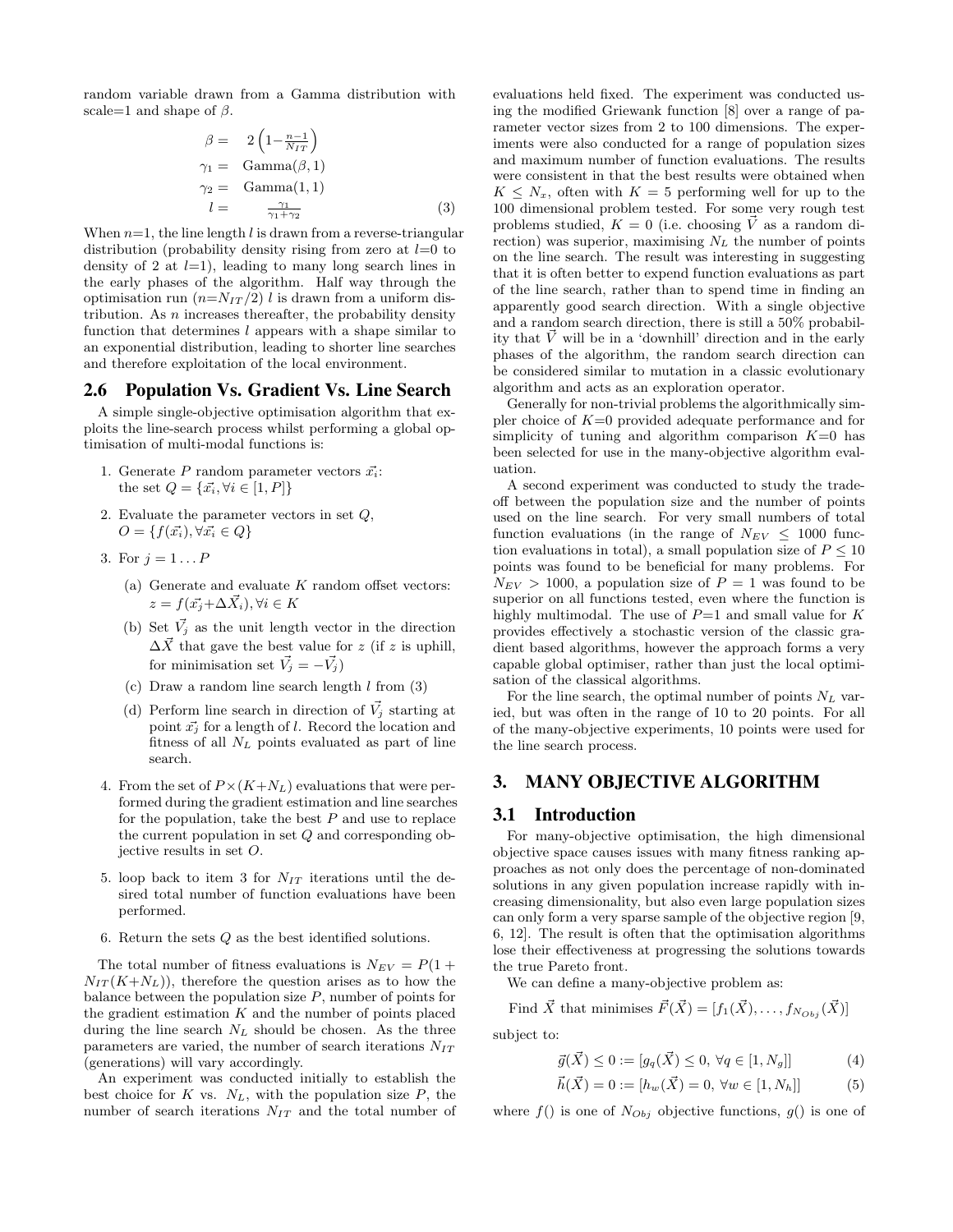$N_q$  inequality constraints and  $h()$  is one of  $N_h$  equality constraints. In the remainder of this paper it is assumed that all equality constraints have been converted to inequality constraints by defining  $q(\vec{X}) = h(\vec{X}) - \epsilon$ , where  $\epsilon$  is a small tolerance value.

In the many-objective space, the local gradient is now a matrix of partial derivatives defined by the Jacobian evaluated at point  $\vec{x}$ .

$$
J_{\vec{x}} = \begin{bmatrix} \frac{\partial f_1(\vec{x})}{\partial x_1} & \cdots & \frac{\partial f_1(\vec{x})}{\partial x_{N_x}} \\ \vdots & \ddots & \vdots \\ \frac{\partial f_{N_D}(\vec{x})}{\partial x_1} & \cdots & \frac{\partial f_{N_D}(\vec{x})}{\partial x_{N_x}} \end{bmatrix}
$$
(6)

If an analytic solution exists for  $J_{\vec{x}}$  then it can be exploited to generate a search direction  $\vec{V}$  by optimising  $\vec{V}$  to maximise the gradient of the aggregated metric value,  $m$  in a similar manner to the method described in [11]. The aggregated value  $m$  is used to form the many-objective process using the relationship in (7) where the function  $A(\cdot)$  is the aggregation function in a search direction determined by the designer-supplied vector  $\vec{W}$ .

$$
m = A(J_{\vec{x}}\vec{V}^T + \vec{F}(\vec{x}), \vec{W})
$$
\n<sup>(7)</sup>

### 3.2 Algorithmic Approach

To convert the single objective stochastic line search optimiser to solve many-objective problems, methods must be incorporated to:

- 1. Drive a set of parameter vectors towards the true Pareto Front.
- 2. Produce a useful sampling of the objective space that can be controlled by a designer and focussed easily into regions of interest.

The strategy that has been taken is based on the MSOPS and MSOPS-II algorithms [5, 7] which use a set of 'target vectors' to direct and control the search process. The target vectors can either be supplied and controlled a-priori by a designer, or established on-line during the optimisation run. The distribution of the final solutions in the objective space is determined by the spatial distribution of the target vectors.

For the analysis of the algorithm in this paper, the set of target vectors has been defined for convenience a-priori before each optimisation run, rather than being established dynamically during each run. Each target vector is coupled with at least one aggregation function that turns each objective vector into a scalar value for use in the optimisation process. The choice of particular aggregation functions should be made to best suit the characteristics of the problem being optimised.

The algorithm operates by treating each target vector and associated aggregation function as a single-objective optimisation process and tracks the parameter vector  $\vec{X}$  that best optimises the aggregated objective values in the target vector direction. The 'population' is now the set formed by the best solutions for each of the target vector/ aggregation function combinations. The key element that distinguishes the approach from a full optimisation of each target vector in turn is that the results from each line search that is performed are used to update all of the target vector best

solutions, providing the benefit of a population based approach and allowing an estimate of the full Pareto front to be generated in a single run of the optimiser.

#### 3.3 Aggregation Methods

Each of the aggregated optimisations is directed by its own vector of weights, or target vector. Thus the algorithm uses a set of target vectors to search in parallel for solution points that lie on the Pareto front. It is also possible to combine searches in different directions, with different reference points, searches using different aggregation functions, all within a single optimisation run. A key advantage is the algorithm does not rely on Pareto ranking to provide selective pressure.

As aggregation methods (eg. weighted min-max,  $\epsilon$ -constraint, VADS [5], goal attainment etc.) are very simple to process, the calculation of each of the performance metrics is fast. The different properties of different aggregation methods can be exploited easily and for the algorithm used in this paper, one aggregation method has been chosen to be used in each run of the optimiser, although the algorithm can use many simultaneously. Weighted Min-Max has been selected as it is aggressive at targeting points that lie on the Pareto front.

#### *3.3.1 Weighted Min-Max*

The weighted min-max score of  $N_{obj}$  objectives is calculated using (8), where  $w_i$  is the weight of the i<sup>th</sup> objective  $f_i$ , m is the aggregated fitness value and  $Z_i$  is the i<sup>th</sup> component of a utopia reference point.

$$
m = \max_{i=1}^{N_{obj}} (w_i(f_i - Z_i))
$$
 (8)

Weighted min-max is able to generate points on both convex and concave Pareto fronts. The weight vector corresponds to a point on the Pareto front in the true direction given by the vector  $\vec{T} = [1/w_1, 1/w_2, \ldots]$ . The Weighted Min-Max metric is capable of identifying any point that lies on the Pareto front, irrespective of whether the local topology is concave or convex.

Multiple aggregation methods may be used during the same optimisation process such as Vector Angle Distance Scaling (VADS) [5]. The VADS metric is designed specifically for identifying the Objective Front, rather than just the Pareto front and complements the weighted Min-Max approach well.

# 3.4 Algorithm Structure

The structure of the Many-Objective algorithm is similar in nature to the single objective algorithm in section 2.6. There are 4 key differences present however:

- 1. The size of the working population is determined by the number of target vector/ aggregation function search definitions
- 2. The size P of initial random population  $\vec{X}$  vectors is independent of the size of the working population and may be as small as  $P=1$ , a single point if desired.
- 3. For each line search, the vectors of objective functions are aggregated using the target vector and aggregation function of the current search direction and the aggregated result m is minimised.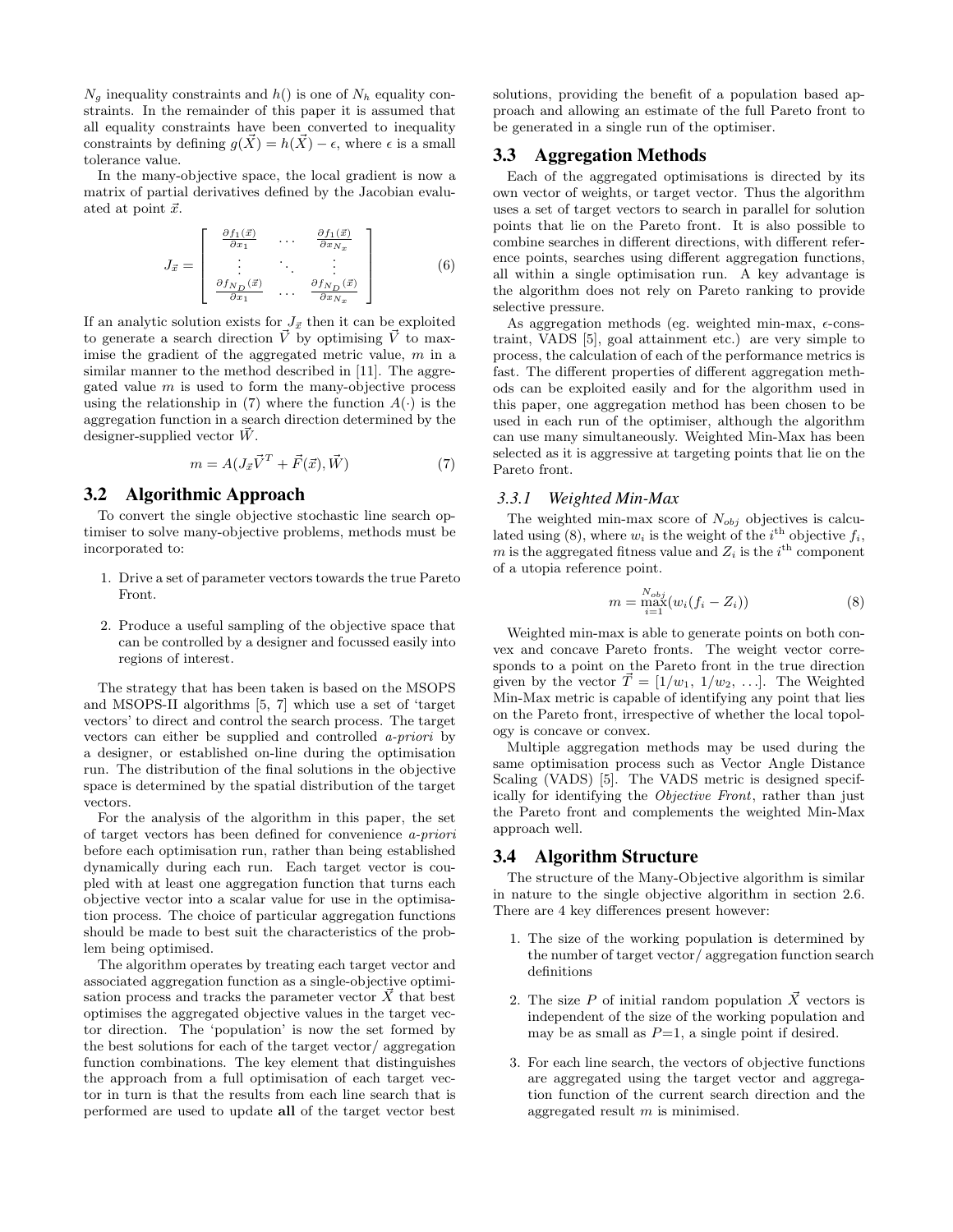4. The search direction  $\vec{V}$  is determined either at random for 80% of the time, or biased towards other members of the working population for the remainder.

The outline of the algorithms is as follows:

- 1. Generate  $N_T$  search vectors  $\vec{t}_i$ : the set  $T = \{\vec{t}_i, \forall i \in [1, N_T]\}$
- 2. Generate P random parameter vectors  $\vec{x_i}$  $Q = {\vec{x_i}, \forall i \in [1, P]}$
- 3. Evaluate the parameter vectors in set Q,  $O = \{ \vec{f}(\vec{x_i}), \forall \vec{x_i} \in Q \}$
- 4. For  $j=1 \ldots N_T$ 
	- (a) For  $q = 1 \dots P$ 
		- i. Aggregate search vector  $\vec{t}_j$  with aggregation function  $A_i()$  and objective vector  $\vec{O}_q$  to form vector of metric values for set Q:  $m_q = A_j(\vec{O_q}, \vec{t_j})$
	- (b) Identify the best performing parameter vector  $\vec{x}$ in Q and corresponding objective vector in set O for each target vector and record in set B:  $\mathbf{B}_j = \arg\min_{\vec{x_i} \in Q, \vec{O}_i \in O} (m_i, \forall i \in [1, P])$
- 5. Select index  $j$  uniformly at random from the range  $[1, N_T]$ 
	- (a) Generate unit length vector for the search direction either by
		- biased from  $\vec{x}_i$  towards other members of the population, or
		- if  $K=0$  generate  $\vec{V}_j$  in a random direction, or
		- $\bullet\,$  Generate and evaluate  $K$  random offset vectors:  $z = f(\vec{x_j} + \Delta \vec{X_i}), \forall i \in K$  then Set  $\vec{V_j}$ as the unit length vector in the direction  $\Delta \vec{X}$ that gave the best value for  $z$  (if  $z$  is uphill, for minimisation set  $\vec{V}_j = -\vec{V}_j$
	- (b) Draw a random line search length  $l$  from  $(3)$ ,
	- (c) Perform line search in direction of  $\vec{V}_i$  starting at point  $\vec{x_i}$  for a length of l. Record the location and fitness of all  $N_L$  points evaluated as part of line search into sets Q and O for the parameter and objective vectors respectively.
- 6. For  $j = 1...N_T$ 
	- (a) For  $q = 1 \dots N_L$ 
		- i. Aggregate search vector  $\vec{t}_j$  with aggregation function  $A_j()$  and objective vector  $\vec{O_q}$  to form vector of metric values for set O:  $m_q = A_j (O_q, \vec{t_j})$
	- (b) Identify the best performing parameter vector  $\vec{x}$ in Q and corresponding objective vector in set O for each target vector and record as structure b: **b** = arg  $\min_{\vec{x_i} \in Q, \vec{O_i} \in O} (m_i, \forall i \in [1, P])$
	- (c) If the metric value in structure b is an improvement on the aggregated metric value currently stored for search vector  $j$ , then replace the details in  $\mathbf{B}_i$  with the newly identified solution in structure b
- (d) Return the set B as the best identified solutions.
- 7. loop back to item 5 for  $N_{IT}$  iterations until the desired total number of function evaluations have been performed.

In the version of the algorithm used to generate results for this paper, a target vector is chosen at random at each iteration (line 5 of the algorithm). If desired, the target vectors could be stepped through in turn or selected based on the performance of the aggregated fitness.

For this paper, the target vector set is generated a-priori using the approach described in [5], however the automatic adjustment methods that are employed in the MSOPS-II algorithm [7] can be incorporated successfully to remove the requirement for a-priori selection of the search vectors.

# 4. PERFORMANCE COMPARISONS

# 4.1 Introduction

To determine the behaviour of the MODELS algorithm, a sequence of experiments have been conducted and the results compared to the same experiments conducted using, NSGA-II, MSOPS and Random Search.

An objective function with a continuous concave Pareto front that is defined by a constraint boundary has been chosen to compare the performance of the algorithms as the dimensionality of the objective space increases. The objective function has been selected so that it is conceptually simple to solve and therefore reduces any bias that may be encounterd from the different search operators of the individual algorithms; the experiment is concerned with how the performance scales with the number of objectives, not how well different crossover and mutation operators suit the fitness landscape.

In order to allow the NSGA-II algorithm [3] to converge to a stable solution set for the higher dimensional problems, a population of 100 for 150 generations was employed in NSGA-II and MSOPS. For MODELS and the random search, a corresponding limit of 15000 function evaluations was employed.

For the MODELS algorithm, 100 target vectors were generated, spread uniformly across the objective region and each target vector was assessed using both the Weighted Min-Max and VADS aggregation functions, leading to a total of  $N_L = 200$  points in the working population. For the analysis, only the 100 solutions corresponding to the Weighted Min-Max aggregation function were extracted.

The random search algorithm used is as follows:

- 1. Generate 100 search vectors  $\vec{t}_i$  $T = \{\vec{t}_i, \forall i \in [1, 100]\}$
- 2. Generate  $P = 15000$  random parameter vectors  $\vec{x_i}$  $Q = \{\vec{x_i}, \forall i \in [1, P]\}$
- 3. Evaluate the parameter vectors in set Q,  $O = \{ \vec{f}(\vec{x_i}), \forall \vec{x_i} \in Q \}$
- 4. For  $j = 1 \dots 100$ 
	- (a) For  $q = 1 \dots P$ 
		- i. Aggregate search vector  $\vec{t}_j$  with aggregation function  $A_j()$  and objective vector  $\overrightarrow{O}_q$  to form vector of metric values for set Q:  $m_q = A_j(\vec{O_q}, \vec{t_j})$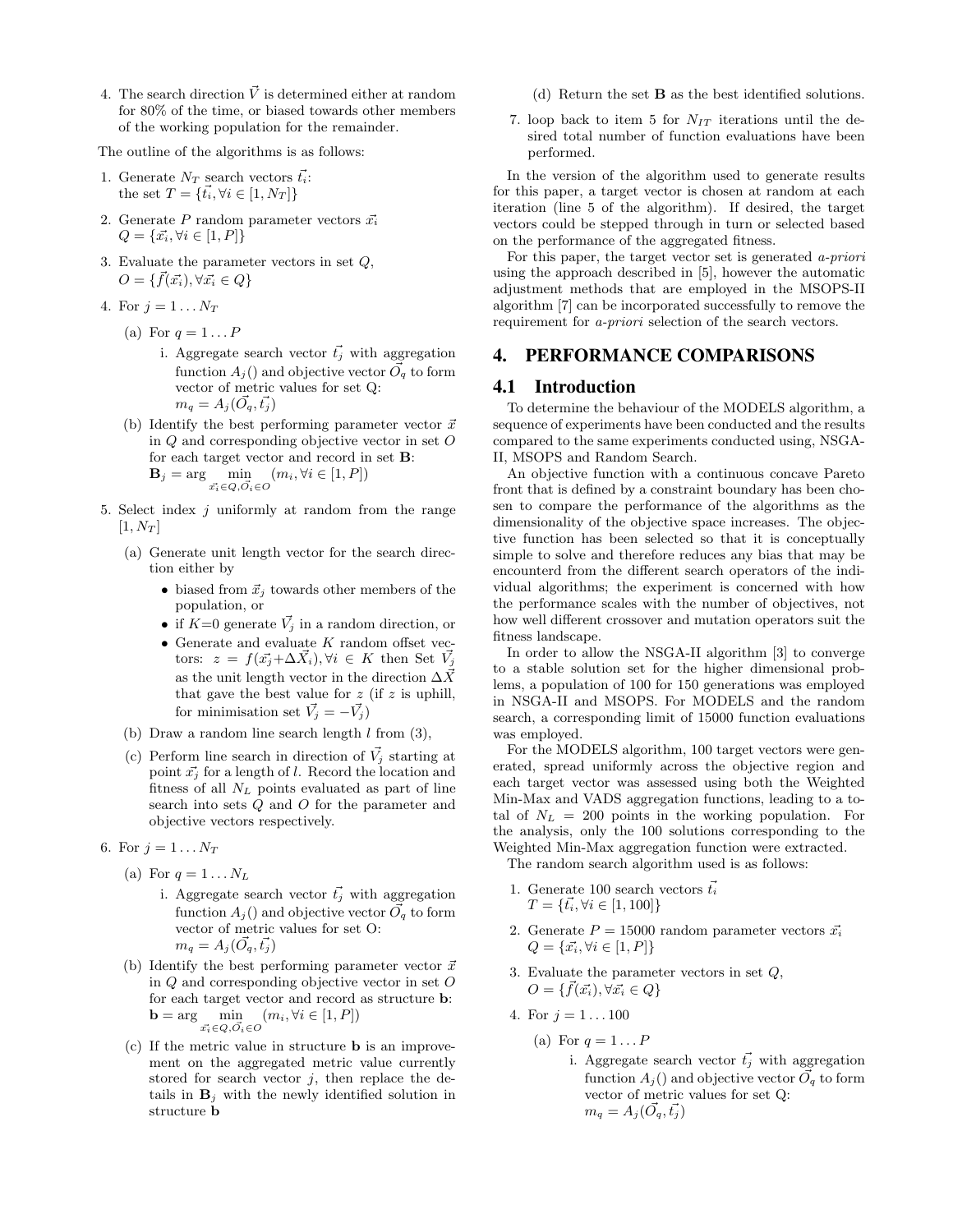- (b) Identify the best performing parameter vector  $\vec{x}$ in Q and corresponding objective vector in set O for each target vector and record in set B:  $\mathbf{B}_j = \arg\min_{\vec{x_i} \in Q, \vec{O_i} \in O}$  $(m_i, \forall i \in [1, P])$
- 5. Return the set B as the best identified solutions.

The random search process reports the best 100 identified solutions. The 15000 random points are generated uniformly at random in the parameter space in the same manner as the initial populations in all the optimisation algorithms.

# 4.2 Objective Function

For the algorithmic comparisons, an objective function vector that has known scalability properties in objective space has been employed. The objective is to minimise each element of the parameter vector  $\overline{X}$ , subject to a single explicit constraint and implicit constraints on each element of the parameter vector. The set of objective functions form a Pareto front along a constraint boundary comprising the first n-orthant of unit hypershpere (and hence is concave). If the distance from the origin to identified objective vectors are grouped to form histograms, an ideal optimisation result would have all solutions with a distance of unity from the objective space origin.

$$
f(\vec{X}) = \vec{X}
$$
\nsubject to:\n
$$
g(\vec{X}) \geq \sqrt{\sum_{i=1}^{N_{obj}} x_i^2}
$$
\n
$$
x_i \in [0, 1] \forall i
$$
\n(9)

# 5. ALGORITHM PERFORMANCE RESULTS

#### 5.1 Introduction

The four optimisation algorithms have been tested on the hypersphere test function for a range of objective space dimensions from 2 to 20 dimensions. Each algorithm was run for 100 independent trials on each of the different objective space sizes. The MODELS algorithm used a Golden Section line search with  $N_L = 10$  points on the line and an initial population of  $P = 100$ .

#### 5.2 Performance Comparison

All 100 output points from all 100 trials have been gathered and analysed. The prime analysis has been to determine the distance of each output point from the true Pareto front location. As the Pareto front is defined by a constraint boundary that follows the unit hypersphere, the distance of each output solution in objective space from the objective space origin has been calculated; thus an ideal output would have all 100 results in all 100 trials having a distance of unity from the objective space origin.

Figure 4 shows histograms of the distance from the objective space origin of the 100 points output from the 100 trials for the 4 algorithms overlaid. With each algorithm performing 15000 function evaluations, the 2D results show that all of the algorithms are solving the problem very well, with MODELS providing a slight advantage over MSOPS and NSGA-II. All of the evolutionary methods are outperforming the random search as expected, although the random search is still performing very well due to the large number of function evaluations employed. The spread of solutions



Figure 4: Histograms of results of 100 output vectors from 100 repeated trials of the MODELS, NSGA-II, MSOPS and random search optimisers for 2D objective function



Figure 5: Histograms of results of 100 output vectors from 100 repeated trials of the MODELS, NSGA-II, MSOPS and random search optimisers for 5D objective function

from all of the algorithms has been analysed and all of the methods produce well spread results; the spread of results in MODELS, MSOPS and the random search is determined by the a-priori target set as expected.

Figure 5 shows the performance in 5D. All of the algorithms are finding the problem harder and are of an almost comparable performance in the order of MODELS is the most accurate, followed by MSOPS, Random search and finally NSGA-II.

Figure 6 shows the performance in 10 objective dimensions. The performance of the algorithms has degraded further with NSGA-II being significantly worse than the random search. MSOPS is still just outperforming the random search but the MODELS algorithm is producing far superior results to all of the other algorithms with a high proportion of very near Pareto solutions still.

Figure 7 shows the performance in 20 objective dimensions. The performance of the algorithms has degraded further still with NSGA-II still being significantly worse than